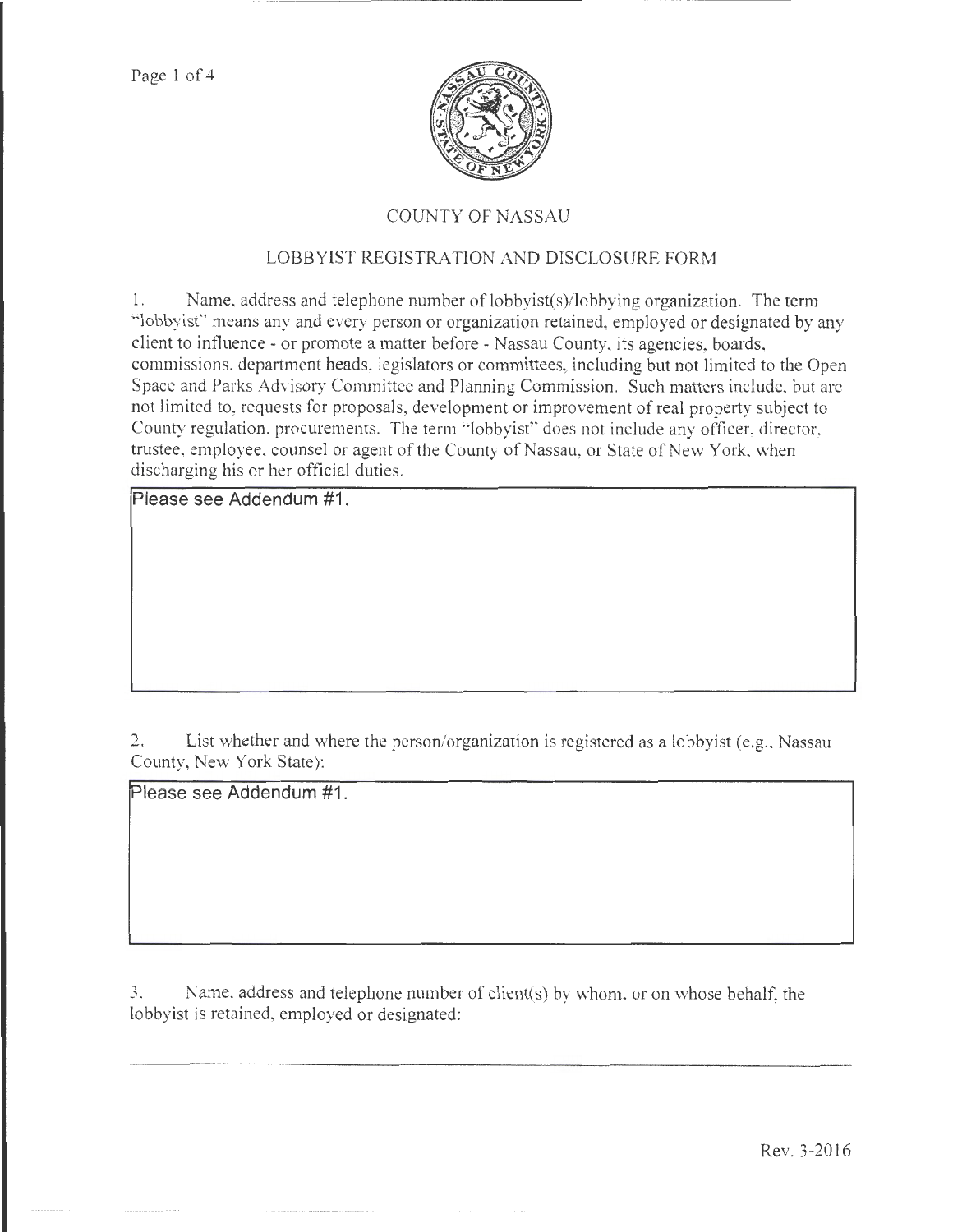Page 2 of 4

Please see Addendum #2.

4. Describe lobbying activity conducted, or to be conducted, in Nassau County, and identify client(s) for each activity listed. See page 4 for a complete description of lobbying activities.

Provide information, including costs and possible revenue generation, through meetings, telephone calls and written communications regarding the goods and services to our clients. Actively support or oppose executive and/or legislative proposals which would benefit or adversely affect our clients and their future business opportunities.

This applies to all clients listed in Addendum #2.

5. The name of persons, organizations or governmental entities before whom the lobbyist expects to lobby:

Nassau County Executive Nassau County Legislature Nassau County Board of Elections Nassau County Attorney Nassau County Department of Assessment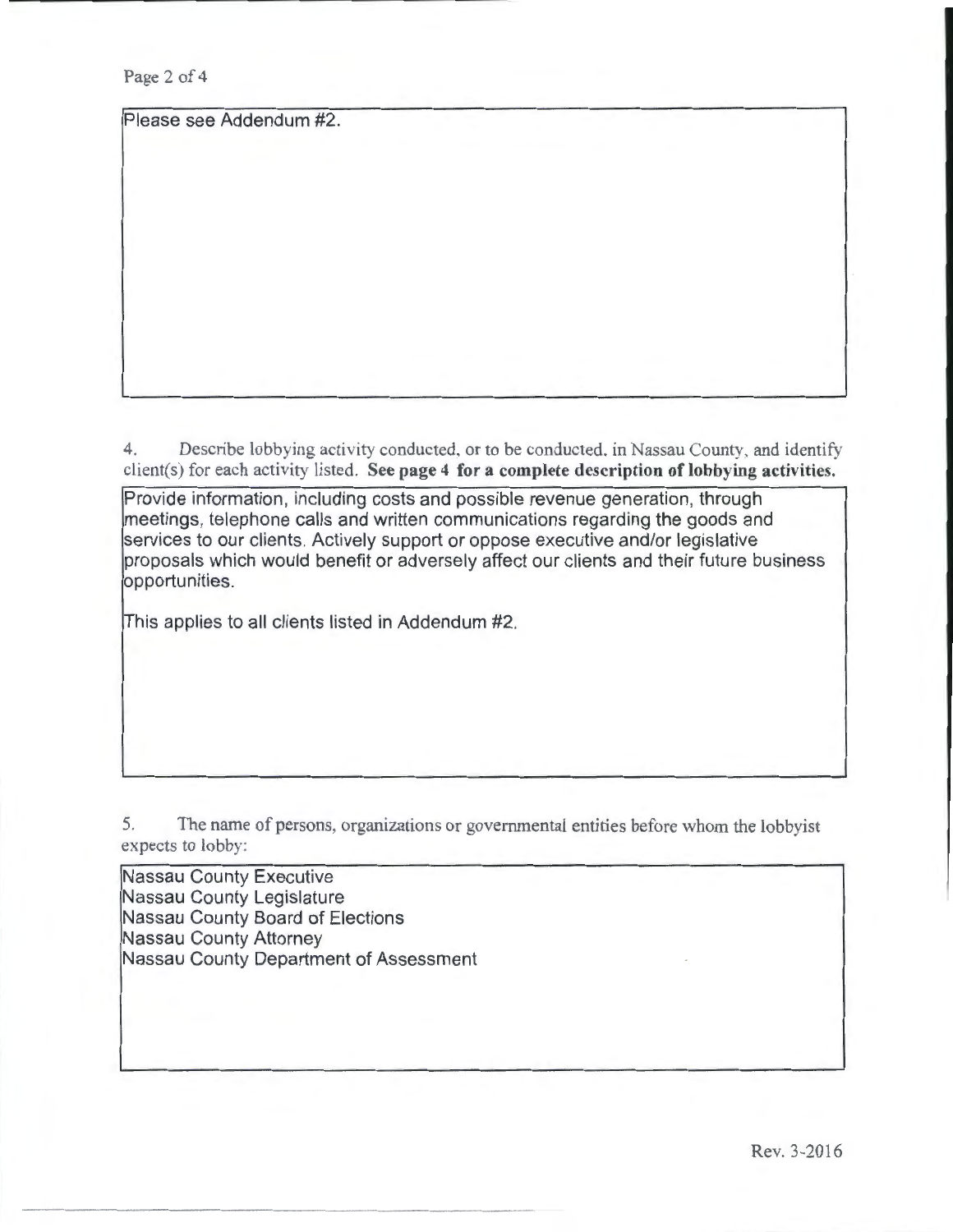6. If such lobbyist is retained or employed pursuant to a written agreement of retainer or employment. you must attach a copy of such document; and if agreement of retainer or employment is oral, attach a written statement of the substance thereof. If the written agreement of retainer or employment does not contain a signed authorization from the client by whom you have been authorized to lobby. separately attach such a written authorization from the client.

7. Within the previous year, has the lobbyist/lobbying organization or any of its corporate officers provided campaign contributions pursuant to the New York State Election Law to the campaign committees of any of the following Nassau County elected officials or to the campaign committees of any candidates tor any of the following Nassau County elected offices: the County Executive, the County Clerk, the Comptroller, the District Attorney, or any County Legislator? If yes. to what campaign committee? If none, you must so state:

**Laura Curran 2017 Lavine for Nassau Martins for Nassau Maureen O'Connell for County Clerk Labriola for Comptroller Friends of Laura Schaefer Friends of Madeline Singas** 

I understand that copies of this form will be sent to the Nassau County Department of Information Technology ("IT") to be posted on the County's website.

I also understand that upon termination of retainer, employment or designation I must give written notice to the County Attorney within thirty (30) days of termination.

VERlFICATION: The undersigned affirms and so swears that he/she has read and understood the foregoing statements and they are, to hjs/her knowledge, true and accurate.

The undersigned further certifies and affirms that the contribution(s) to the campaign committees listed above were made freely and without duress, threat or any promise of a governmental benefit or in exchange for any benefit or remuneration.

January 11 , 2018 Dated: Signed:

Print Name:

**Steve Malito** 

**Partner & Chair, State Government Relations Group** 

Title: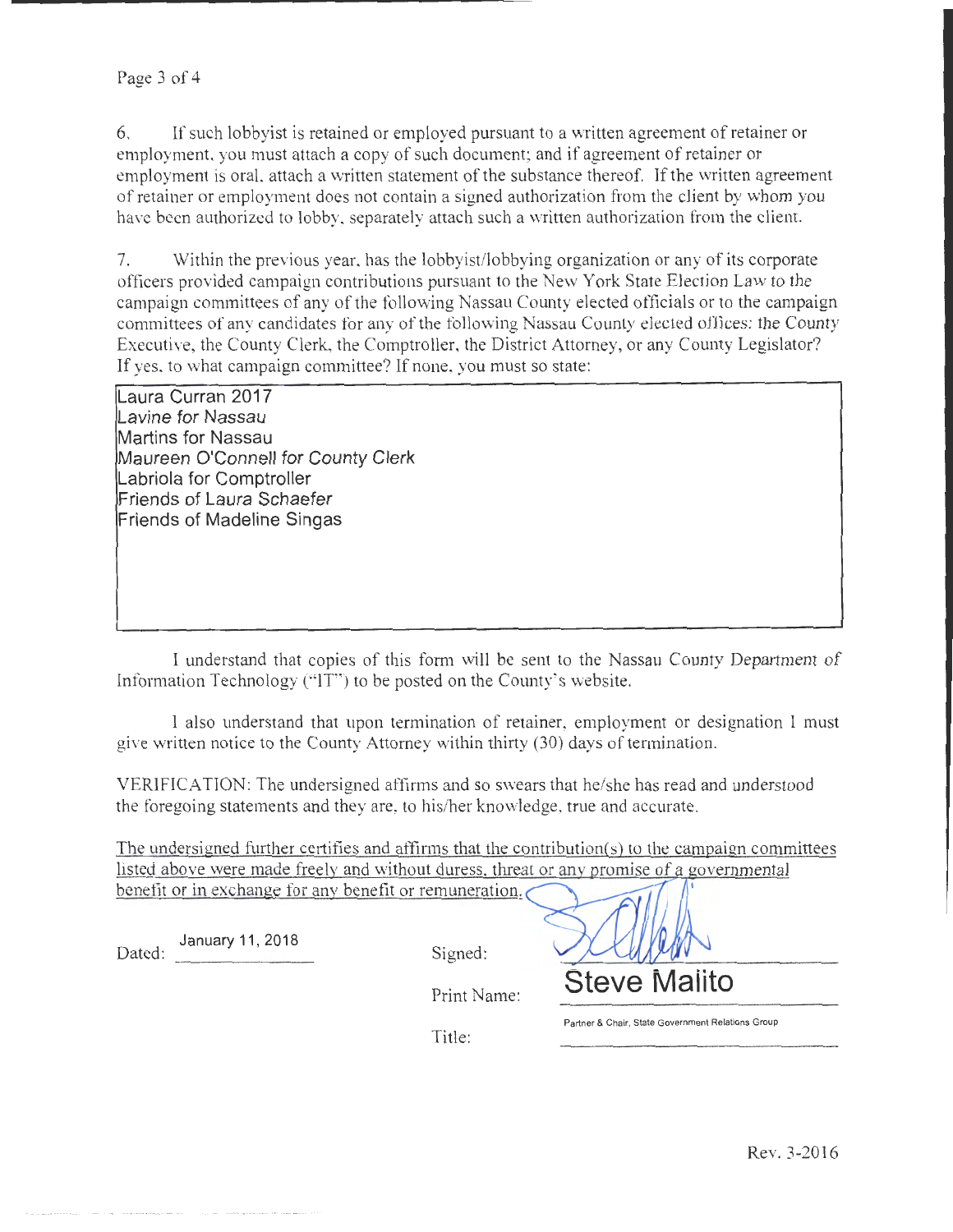# Davidoff Hutcher & Citron LLP Lobbyists Engaging Nassau County Addendum # 1

| Name                  | <b>Address</b>                                                                | <b>Phone Number</b> | <b>Registered to Lobby in</b>                                                               |
|-----------------------|-------------------------------------------------------------------------------|---------------------|---------------------------------------------------------------------------------------------|
| Charles Capetanakis   | Davidoff Hutcher & Citron LLP<br>605 Third Avenue<br>New York, New York 10158 | 212-557-7200        | Nassau County<br>New York City<br>New York State                                            |
| Sean Crowley          | Davidoff Hutcher & Citron LLP<br>605 Third Avenue<br>New York, New York 10158 | 212-557-7200        | Nassau County<br>New York City<br>New York State<br>Federal                                 |
| Sid Davidoff          | Davidoff Hutcher & Citron LLP<br>605 Third Avenue<br>New York, New York 10158 | 212-557-7200        | Nassau County<br>New York City<br>New York State<br>Federal                                 |
| Arthur Goldstein      | Davidoff Hutcher & Citron LLP<br>605 Third Avenue<br>New York, New York 10158 | 212-557-7200        | Nassau County<br>New York City<br>New York State<br>Federal                                 |
| John B. Kiernan       | Davidoff Hutcher & Citron LLP<br>605 Third Avenue<br>New York, New York 10158 | 212-557-7200        | Nassau County<br><b>Suffolk County</b><br>New York City<br><b>New York State</b><br>Federal |
| Stephen A. Malito     | Davidoff Hutcher & Citron LLP<br>605 Third Avenue<br>New York, New York 10158 | 212-557-7200        | Nassau County<br><b>Suffolk County</b><br>New York City<br><b>New York State</b><br>Federal |
| Nicole L. Weingartner | Davidoff Hutcher & Citron LLP<br>605 Third Avenue<br>New York, New York 10158 | 212-557-7200        | Nassau County<br><b>Suffolk County</b><br>New York City<br>New York State                   |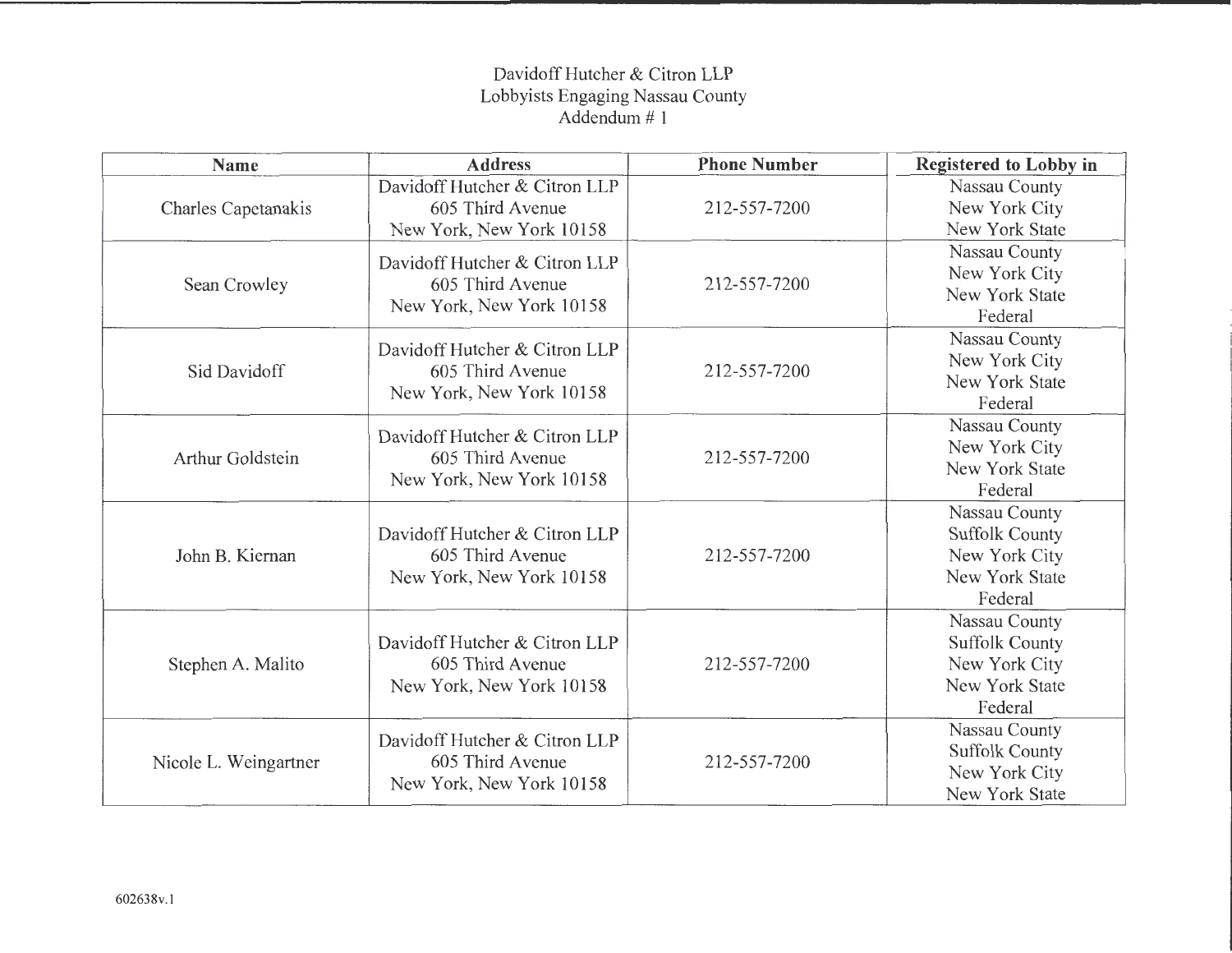# Davidoff Hutcher & Citron LLP Clients Clients Represented in Nassau County Addendum #2

| <b>Name</b>                                                                                            | <b>Address</b>                                                   | <b>Phone Number</b> |
|--------------------------------------------------------------------------------------------------------|------------------------------------------------------------------|---------------------|
| Election Systems & Software                                                                            | 11208 John Galt Blvd.<br>Omaha, NE 68137                         | 1-877-377-8683      |
| Nassau Village Officials Association                                                                   | P.O. Box 484<br>New Hyde Park, NY 11040-5572                     | 516-437-1455        |
| Castagna Realty Co., Inc.                                                                              | 2110 Northern Blvd., Suite 201<br>Manhasset, New York 11030      | 516-627-6700        |
| Syosset Park Development, LLC<br>c/o Simon Property Group, Inc.<br>(FKA Oyster Bay Realty)             | 225 West Washington Street, 14th Floor<br>Indianapolis, IN 46204 | 317-263-7083        |
| RELX Inc. and affiliated entities including<br>subsidiary Elsevier<br>(FKA Reed Elsevier Inc. et. al.) | 1150 18th Street, NW, Suite 600<br>Washington, DC 20036          | 202-857-8235        |
| Family Residences and Essential<br>Enterprises, Inc. (FREE)                                            | 191 Bethpage Sweet Hollow Road<br>Old Bethpage, New York 11804   | 516-870-1600        |
| North Shore Board of Education                                                                         | 112 Franklin Avenue<br>Sea Cliff, New York 11579                 | 516-277-7801        |
| A. Vournou Construction<br>Management Group LLC                                                        | 6500 Jericho Turnpike<br>Syosset, New York 11791                 | 516-513-1262        |

 $\sim$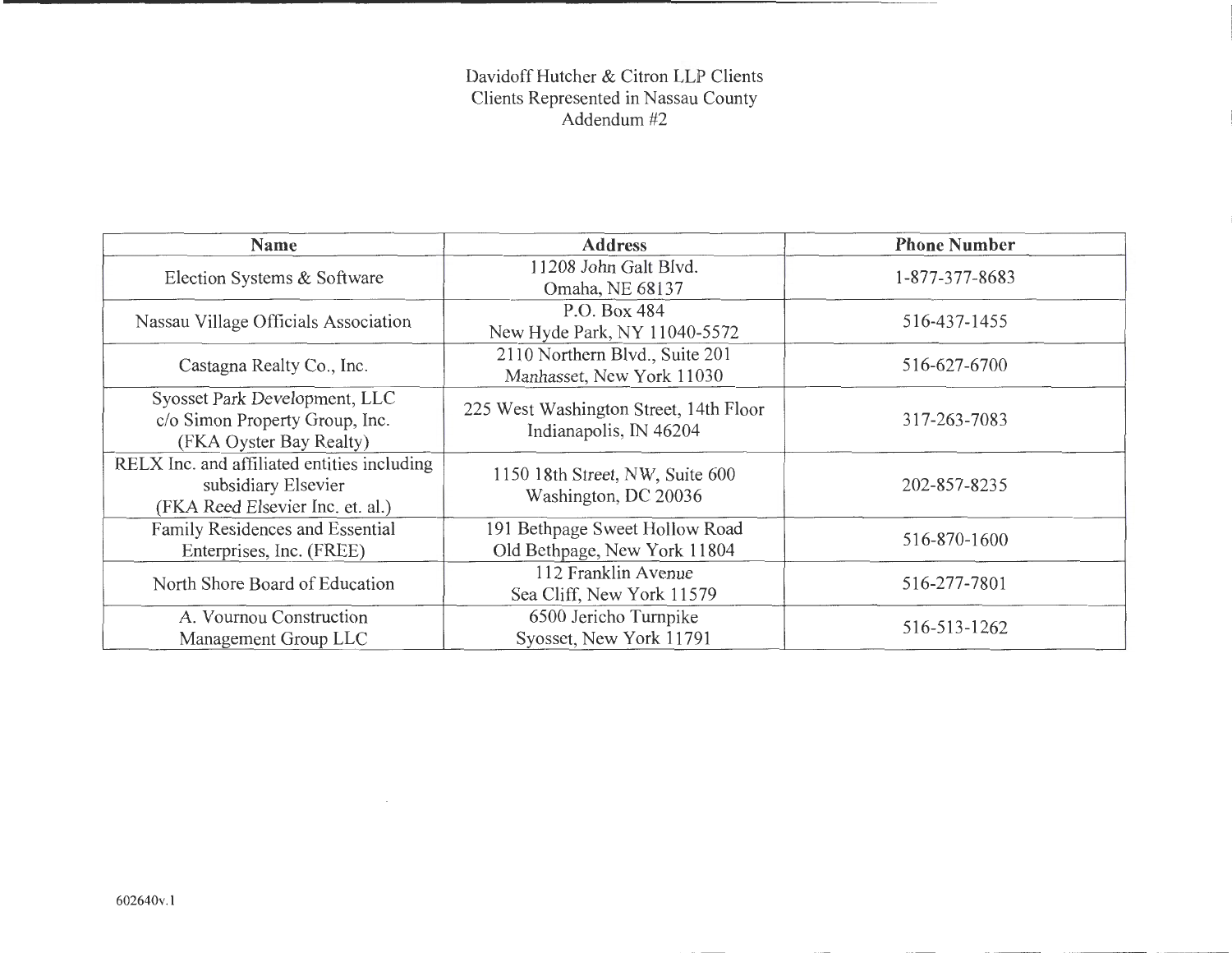

#### SIXTH AMENDMENT TO CONSULTING AGREEMENT

This Sixth Amendment ("Sixth Amendment") shall be deemed a material part of that certain Consulting Agreement by and between Election Systems & Software, LLC., a Delaware limited liability company ("ES&S") and Davidoff, Hutcher & Citron, LLP., a New York limited liability partnership ("Consultant"), dated July 8, 2011 ("Initial Agreement") as amended by that certain First Amendment to Agreement dated July 20, 2012 ("First Amendment"), as further amended by that certain Second Amendment dated December 9, 2013 ("Second Amendment), as further amended by that certain Third Amendment dated December 8, 2014 ("Third Amendment"), as further amended by that certain Fourth Amendment dated November 10<sup>th</sup>, 2016 ("Fourth Amendment"), and as further amended by that certain Fifth Amendment dated December 9, 2016 ("Fifth Amendment"). (The Initial Agreement, First Amendment, Second Amendment, Third Amendment, Fourth Amendment, and Fifth Amendment are collectively referred to herein as the "Agreement.") The terms of this Sixth Amendment shall modify and supersede any and all Inconsistent terms of the Agreement. Capitalized terms not otherwise defined herein shall have the same meanings ascribed to them In the Agreement.

#### RECITALS

WHEREAS, Consultant performs consulting and lobbying services for ES&S under the terms and conditions set forth In the Agreement;

WHEREAS, both ES&S and Consultant wish to amend the Agreement to extend the term of the Agreement; and

WHEREAS, the Agreement Is a valid and subsisting agreement between ES&S and Consultant and both parties shall continue to be bound by the terms and conditions of the Agreement not otherwise amended herein.

NOW THEREFORE, for good and valuable consideration, the receipt and sufficiency of which is hereby acknowledged, the parties hereby agree as follows:

1. Incorporation of Recitals. The foregoing recitals are hereby specifically Incorporated Into, and deemed a material part of this Amendment.

2. Ierm. Paragraph 6 of the Agreement is hereby amended by deleting the first sentence and replacing It with the following:

"This Agreement will begin on the 8th day of July, 2011, and will remain In full force ·through-December-31, 2018, subject-to-the-following-termination-rights." ... .. .. ...

3. Continuing Validity of Agreement. Except as specifically set forth in this Amendment, all remaining terms and conditions of the Agreement shall remain in full force and effect.

EXECUTED as of the  $14r^2$  day of  $D$  exempt  $\ell$ , 2017.

ELECTION SYSTEMS & SOFTWARE, LLC a Delaware limited liability company

Bv lts:

DAVIDOFF, HUTCHER & CITRON, LLP a New York limited liability partnership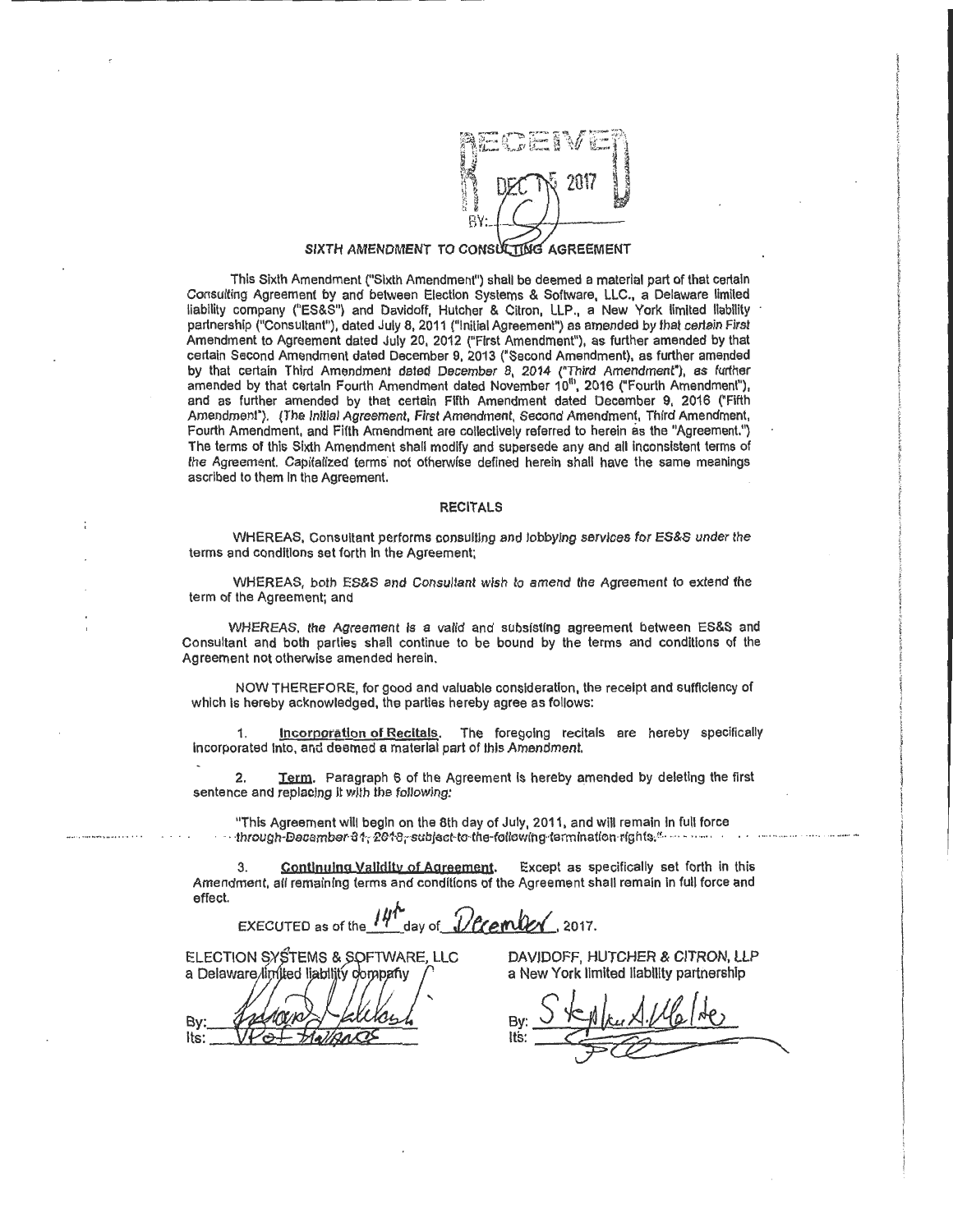

r----------------------------------

# **DAVIDOFF HUTCHER & CITRON LLP**

ATTORNEYS AT LAW

605 THIRD AVENUE NEW YORK, NEW YORK I 0 I 58

> TEL: (2 I 2l 557-7200 FAX: (2 I 2) 286-1 884 WWW.DHCLEGAL.COM

**FIRM OFFICES GARDEN CITY** 

ATTORNEYS AT LAW 200 GARDEN CITY PLAZA GARDEN CITY, NY I I 530 15 I 81 248·8400

ALBANY<br>GOVERNMENT RELATIONS I 50 STATE STREET ALBANY, NY 12207 15 I 81 465-8230

WASHINGTON, D.C. GOVERNMENT RELATIONS 20 I MASSACHUSETTS AVENUE N.E. WASHINGTON, D.C. 20002 12021347-1 I 17

December 5, 2017

Hon. Ralph Kreitzman Co-Executive Director Nassau County Village Officials Association P.O. 2312309 Great Neck, New York 11023

#### Re: State Lobbying Retainer

Dear Mr. Kreitzman:

This letter shall serve as a formal retainer agreement between Nassau County Village Officials Association (NCVOA) and Davidoff Hutcher & Citron, LLP (DHC) for DHC to provide government relations and lobbying services for NCVOA. Specifically, DHC will represent NCVOA before the Office of the Governor, New York State Legislature and state administrative agencies.

The term of this agreement shall be January 1, 2018 up to and including December 31, 2018. For its professional services DHC shall be paid at a rate of \$30,000, payable in monthly installments of \$2,500. Expenses and disbursements related to our representation will be billed separately, with a \$3,500 per annum cap. Please note this retainer agreement becomes effective when both parties have executed said agreement. Either party to this retainer agreement may cancel said agreement at any time upon giving 30 days written notice to the other party.

NCVOA acknowledges that no one from DHC has made any representations as to the likelihood of success regarding matters undertaken under this retainer. It Is further acknowledged that fees payable to DHC cannot be and are not contingent upon the favorable actions of any government official, the adoption of any law, rule or regulation or the granting of any license or permit. In addition, legal services are not included in this retainer. Any legal services provided by DHC will be billed under a separate, formal legal retainer agreement.

In order for us to file this 2018 retainer agreement in a timely fashion with the New York. State Joint Commission on Public Ethics, we ask that you sign and return a copy to us via email or regular mail.

Thank you for the confidence you continue to show in our firm.

Singerely

Stephen A. Malito Stephen A. Malito<br>Chair, State Government Relations Practice Group

I

Agreed to and Accepted:

Nassau County Village Officials Association

Ralph Kreitzman, Co-Executiv Director

 $\frac{12 - 12 - 201}{\frac{52}{2}}$ 

560080v.l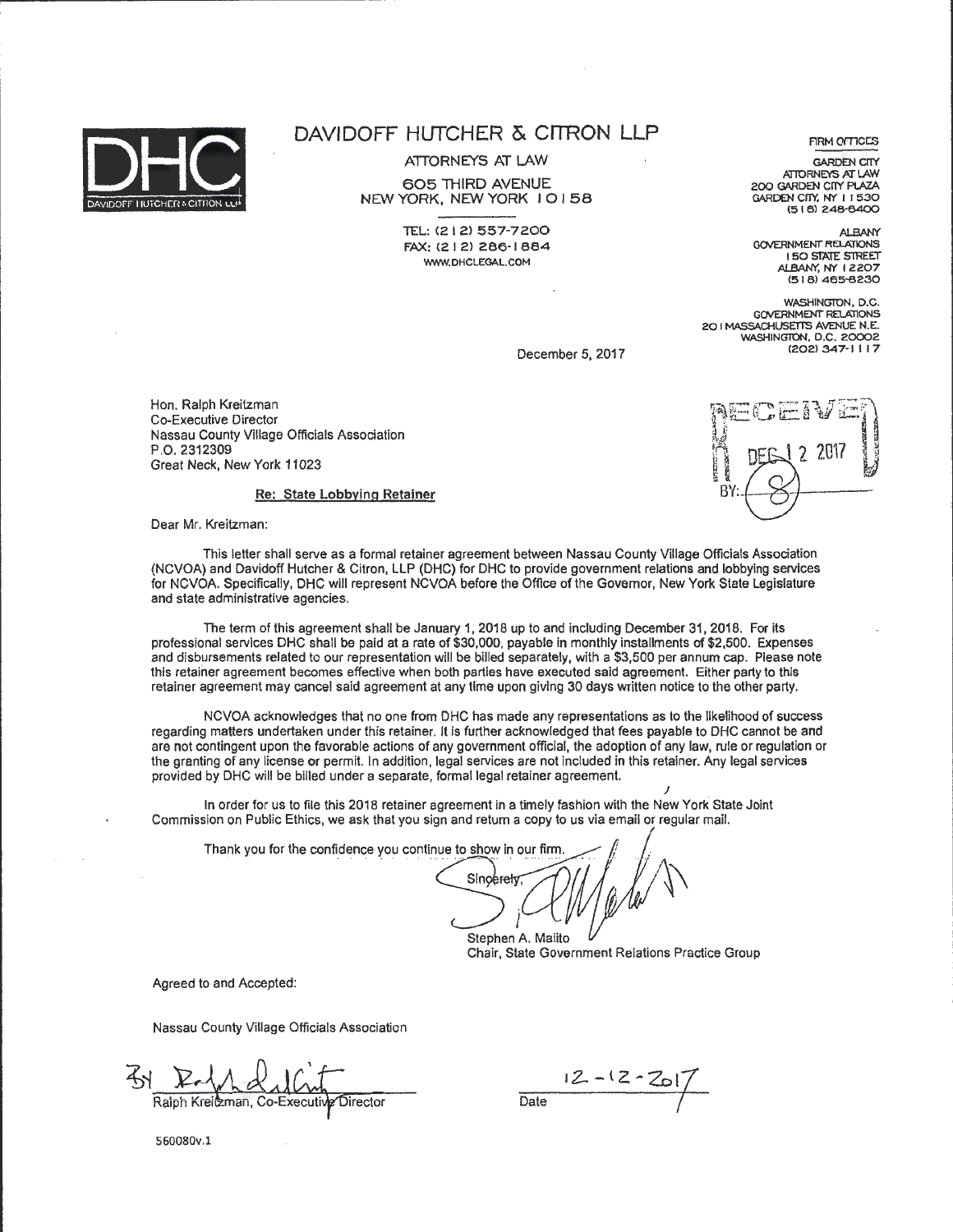

# DAVIDOFF HUTCHER & CITRON LLP

ATTORNEYS AT LAW

605 THIRD AVENUE NEW YORK, NEW YORK I 0 I 58

> 'TEL: 1212) 557·7200 FAX: (2 I 2) 286·1 884 WWW.DHCLEGAL.COM

**FIRM OFFICES** 

GARDEN CITY<br>ATTORNEYS AT LAW 200 GARDEN CITY PLAZA GARDEN CITY. NY I I 530 (516) 248-6400

ALBANY GOVERNMENT RELATIONS I 50 STATE STREEr ALBAN'(, NY I 2207 (5 I 8l 465-8230

WASHINGTON, D.C. GOVERNMENT RELATIONS I 2 I I CONNECTICUT AVENUE, N.W. WASHINGTON, D.C. 20036 (2.02.) 347·1 I I 7

November 21, 2017

Mr. John Gutleber CEO Castagna Realty 2110 Northern Blvd. Suite 201 Manhasset, NY 11030



Re: State Lobbying Retainer

Dear Mr. Gutleber:

This letter shall serve as a formal retainer agreement between Castagna Realty (Castagna) and Davidoff Hutcher & Citron, LLP (DHC) for DHC to provide government relations and lobbying services for Castagna. Specifically, DHC will represent Castagna Realty before the Office of the Governor, New York State Legislature and state administrative agencies.

The term of this agreement shall be January 1, 2018 up to and including December 31, 2018. For its professional services DHC shall be paid at a rate of \$60,000, payable In monthly installments of \$5,000. Expenses and disbursements related to our representation will be billed separately. Please note this retainer agreement becomes effective when both parties have executed said agreement. Either party to this retainer agreement may cancel said agreement at any time upon giving 30 days written notice to the other party.

Castagna acknowledges that no one from DHC has made any representations as to the likelihood of success regarding matters undertaken under this retainer. It Is further acknowledged that fees payable to OHC cannot be and are not contingent upon the favorable actions of any government official, the adoption of any law, rule or regulation or the granting of any license or permit. In addition, legal services are not included in this retainer. Any legal services provided by DHC will be billed under a separate, formal legal retainer agreement.

In order for us to file this 2018 retainer agreement in a timely fashion with the New York State Joint Commission on Public Ethics, we ask that you sign and return a copy to us via email or regular mail.

Thank you for the confidence you continue to show theour firm.

Sincerely <..\_

Stephen A. Malito Chair, State Government Relations Practice Group

Agreed to and Accepted:

Castagna Realty Gutleber, CEO

598418v.1

<u>2/11/12</u>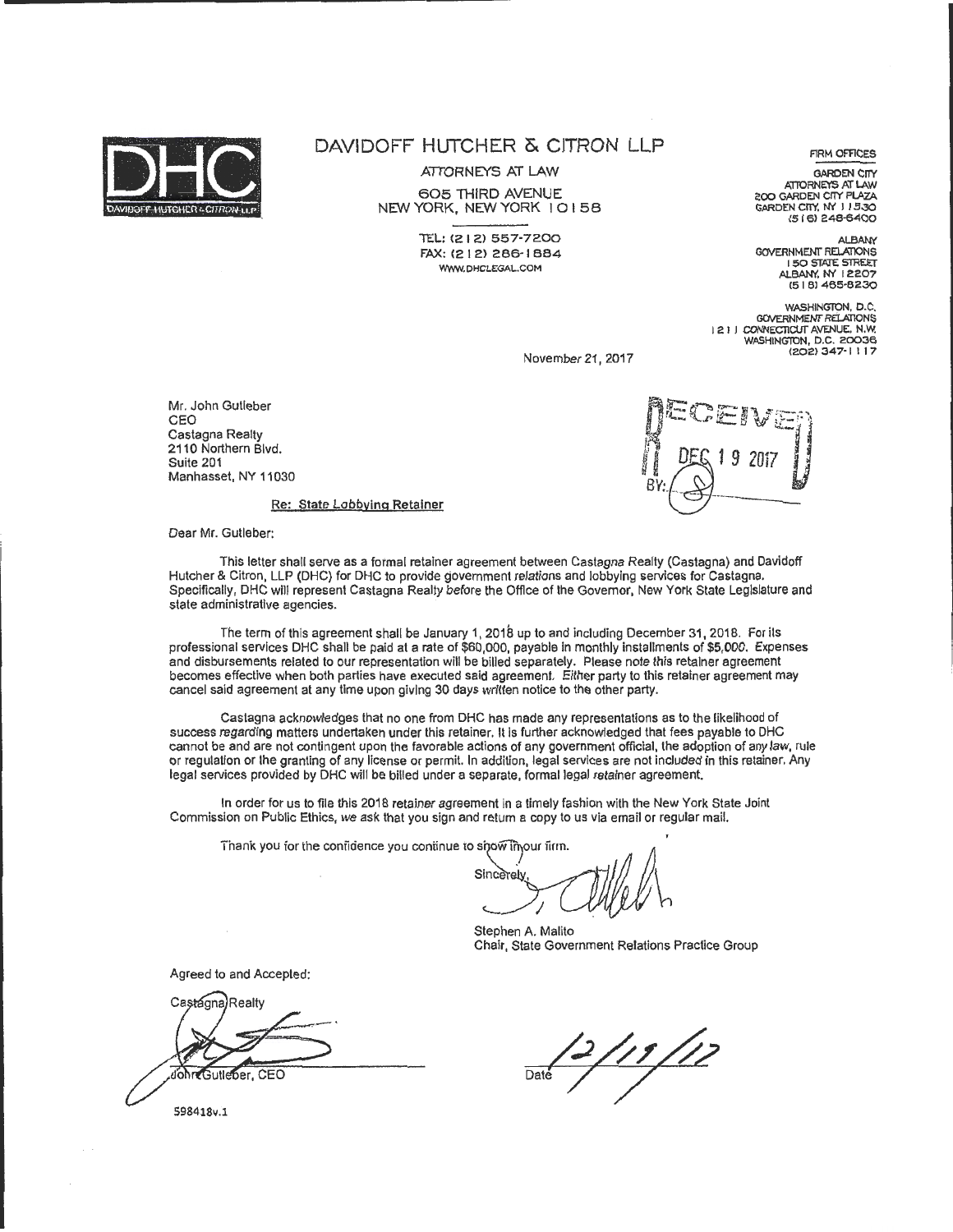

DAVIDOFF HUTCHER & CITRON LLP ATTORNEYS AT LAW

200 GARDEN CITY PLAZA, SUITE 3 I 5 GARDEN CITY, NY I I 530

> TEL: (516) 248-6400 FAX: (5 I 6) 248·6422 WWW. DHCLEGAL. COM

**FIRM OFFICES** 

NEW YORK CITY<br>ATTORNEYS AT LAW 605 THIRD AVENUE NEW YORK, NY IO I 58 12 I 2! 557· 7200

ALBANY GOVERNMENT RELATIONS I 50 STATE STREET ALBANY, NY 12207 (5 I 6) 465-6230

WASHINGTON, D.C. **GOVERNMENT RELATIONS** I 2 I I CONNECfiCUT AVENUE, N.W. WASHINGTON, D.C. 20036 !202) 347·1 I 17

October 1, 2017

Steven Fivel General Counsel Syosset Park Development, LLC c/o Simon Property Group, Inc. 225 West Washington Street, 14<sup>th</sup> Floor Indianapolis, IN 46204

#### Re: State Lobbying Retainer

Dear Mr. Fivel:

This letter shall serve as an amendment to the formal retainer agreement between Syosset Park Development, LLC (SPD) and Davidoff Hutcher & Citron, LLP (DHC) for DHC to provide government relations and lobbying services for SPD. Specifically, DHC will represent SPD before the Office of the Governor, New York State Legislature and state and local administrative agencies.

The term of this agreement shall be October 1, 2017 up to and including December 31,2018. For its professional services DHC shall be paid in monthly installments of \$5,000 due on the first of each month. Expenses and disbursements related to our representation will be billed separately. Please note this retainer agreement becomes effective when both parties have executed said agreement.

In order for us to file this 2017-2018 retainer agreement in a timely fashion with the New York State Joint Commission on Public Ethics, we ask that you sign and return a copy to us via email or regular mail.

Thank you for the confidence you continue to show in our firm.

Sinegrely,

Stephen A. Malito Chair, State Government Relations Practice Group

Agreed to and Accepted:

Syosset Park Development, LLC

 $A\subset\mathbb{C}$ 

Steven Fivel, General Counsel

I 0/16/2017



555031v.3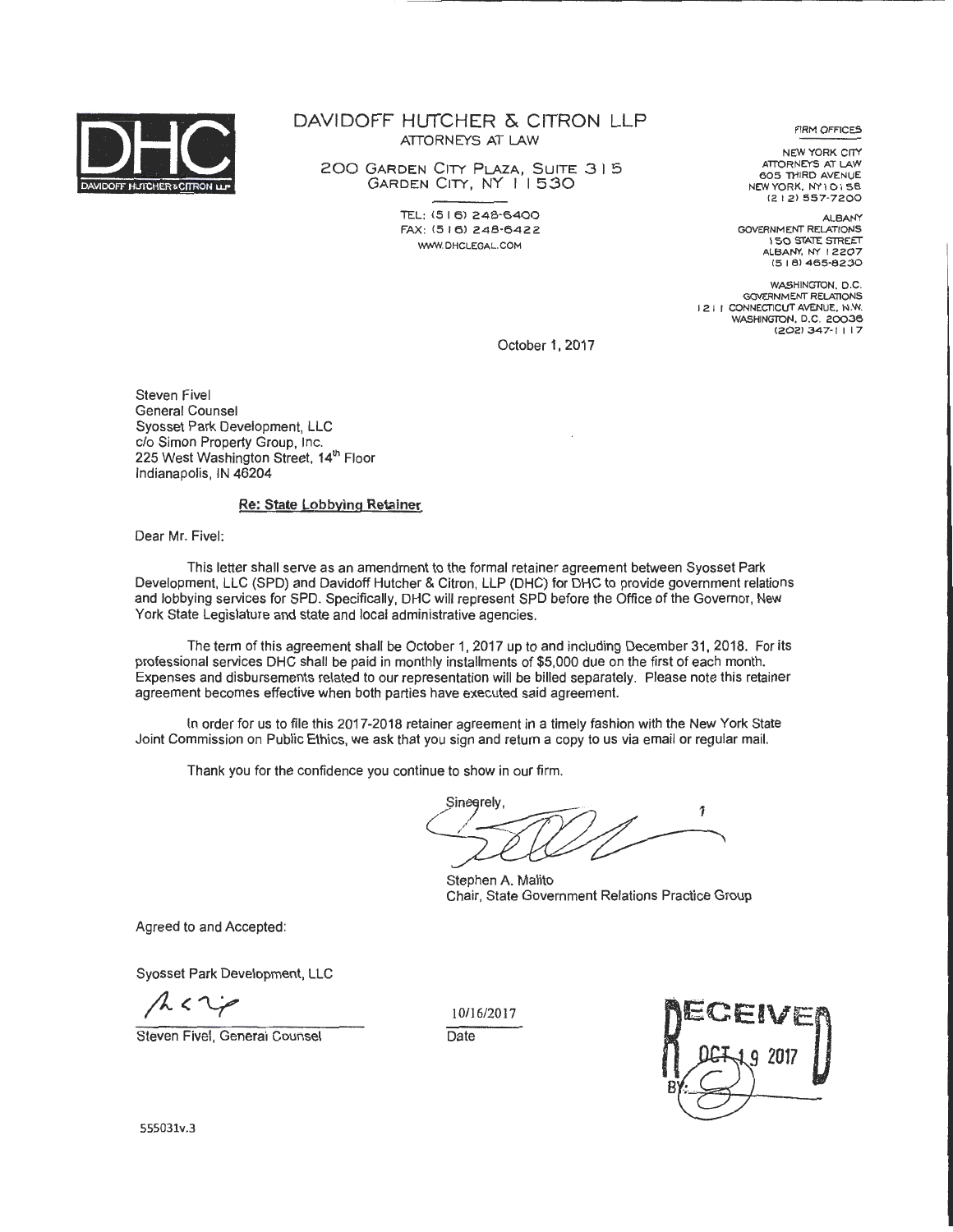# $\mathbb{R}$  RELX Group

December 1, 2016

Sean Crowley Davidoff Hutcher & Citron 605 Third Avenue New York, NY 10158

SUBJECT: STATE LOBBYING AGREEMENT

Dear Mr. Crowley:

RELX Inc. (RELX) hereby retains the services of Davidoff Hutcher & Citron (DHC), to provide lobbying and related services in New York City and New York State during the period beginning January 1, 2017, and ending December 31, 2018, pursuant to the terms of this engagement letter, which includes Schedules 1 and 2 attached hereto. This engagement letter and its incorporated schedules together form the "Agreement" between us. DHC will represent RELX and Its businesses before the members, committees and staff of the City Council of the City of New York and the State Legislature, as well as the Executive Branches, and appropriate city and state agencies. Services include, but are not limited to, providing RELX and its businesses with lobbying services, and assistance in furthering RELX's interests in the State. DHC agrees to provide the services described in the Scope of Work, which is attached hereto as Schedule 1 and hereby incorporated.

#### PAYMENT

This Agreement authorizes fees for DHC's services in the amount of US \$168,000.00 for the period beginning January 1, 2017, and ending December 31, 2018. Beginning January 2017, \$7,000.00 will be each month for twenty-four (24) months. No additional fees will be passed on to RELX unless approved in advance in writing by RELX. Payment for services will be made upon submission (in arrears) and acceptance of a monthly, itemized invoice. Payment terms shall be forty-five (45) days from RELX's receipt of each invoice. All invoices shall include a description of the services rendered and a percentage of the time spent on lobbying as defined by the U.S. lnternai Revenue Service (IRS)<sup>1</sup>. The invoice shall also list those activities that do not qualify as lobbying as defined by the IRS.

1lobbylng, as defined by the United States IRS is limited to:

Influencing legislation;

Influencing the general public, or segments thereof, with respect to elections, legislative matters or referendums; or

Participation in, or intervention in, any political campaign on behalf of (or in opposition to) any candidate for public office.

RELXInc. T: 202 857 9112 1150 18<sup>th</sup> Street, NW, Suite 600 F: 202 857 8294 Washington, DC 20036 USA www.relx.com

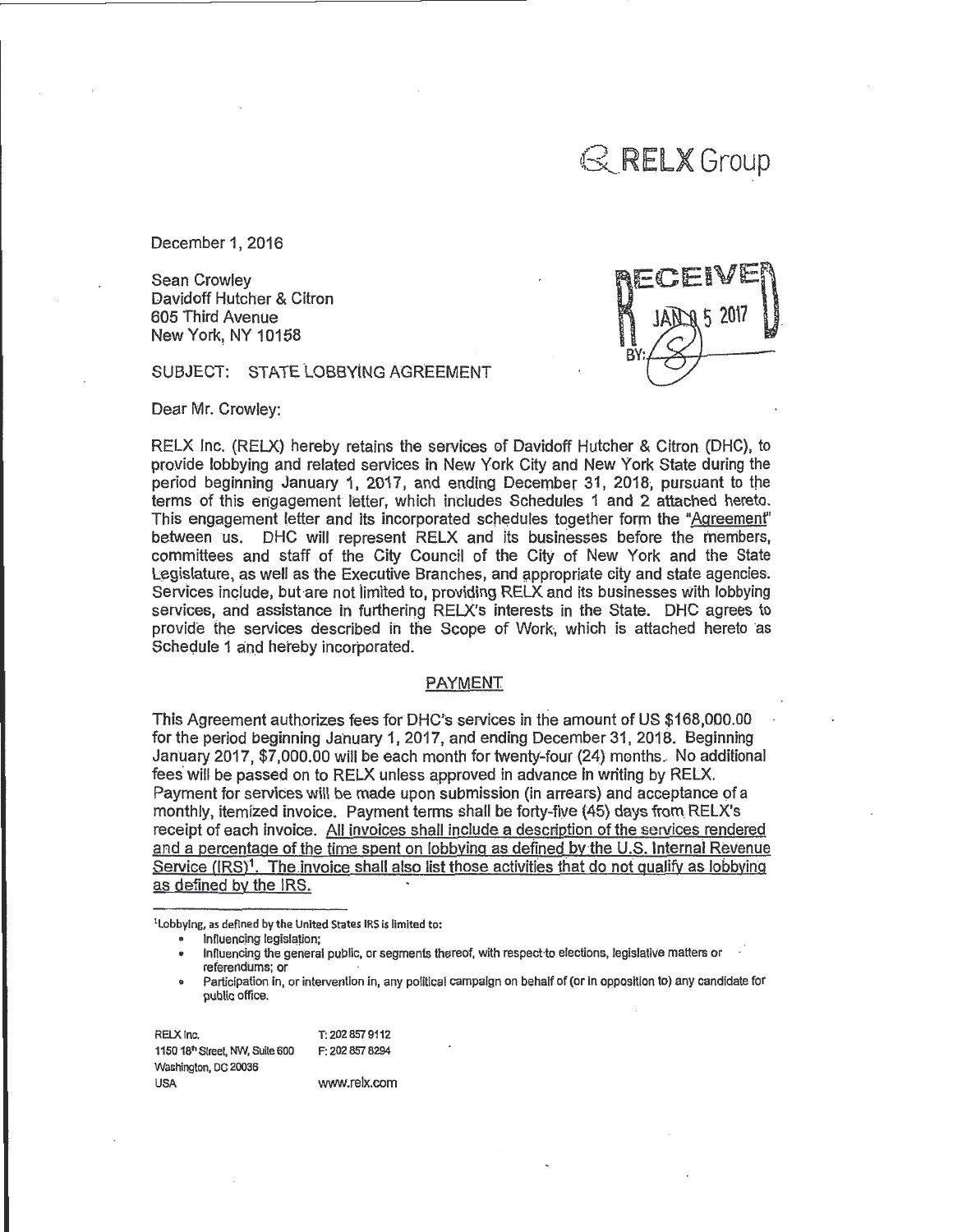Davidoff Hutcher & Citron December 1, 2016 Page 2 of 9

#### **TERMINATION**

RELX may terminate this Agreement with thirty (30) days prior written notice. In such event, DHC will present RELX with a final invoice with the monthly fee pro-rated for the final month, if the effective date of termination is not the last day of the month.

#### LOBBYING REPORTING AND DISCLOSURES

DHC shall file lobbying reports and disclosures of this representation as required by taw and shall coordinate such filing in advance with RELX. DHC agrees to provide RELX GoVernment Affairs with copies of all lobbying reports and disclosures no tater than ten (1 0) business days after RELX's. request.

#### INDEPENDENT CONTRACTOR

At all times in the performance of this Agreement, DHC will act as an independent contractor. DHC wiil employ staff to fulfill the terms of this Agreement, have exclusive supervision, management and control over this staff, provide the facilities to conduct the work under this Agreement, and have exclusive control over expenditures of funds provided by RELX under this Agreement. DHC will have no authority to act in the name of or to incur any obligation binding on RELX. As an independent contractor, none of DHC, its agents, subcontractors and their respective employees shall be eligible to receive any benefits, rights or privileges provided to RELX employees. DHC shall be solely responsible for payment of all taxes or contributions imposed or required under unemployment insurance, social security and income tax laws and for filing all required tax forms with respect to any amounts paid by RELX to DHC hereunder and any amounts paid by DHC to its employees. DHC shall indemnify and hold RELX harmless against any claim or liability (including penalties) resulting from failure of DHC to pay such taxes or contributions, or failure of DHC to file any such forms.

#### CONFLICT OF INTEREST

It is RELX's understanding that the Client List (which is attached hereto as Schedule 2 and hereby incorporated) represents the entire list of lobbying clients represented by DHC as of the date of this Agreement. DHC agrees to provide RELX with an updated Client List within 10 days of the acceptance of each new lobbying client. If a potential conflict may exist between the interests of RELX and those of any other client represented by DHC, DHC agrees to promptly bring this condition to the attention of RELX. Further, DHC agrees to work in good faith With RELX to develop a solution to this potential conflict ih a timely manner. Notwithstanding the foregoing, if RELX determines, in its sole discretion, that such conflict or potential conflict cannot be resolved to RELX's satisfaction, or DHC fails or refuses to take the actions required to resolve such conflict or potential conflict to the satisfaction of RELX, RELX may terminate this Agreement with immediate effect by written notice to DHC. RELX's sole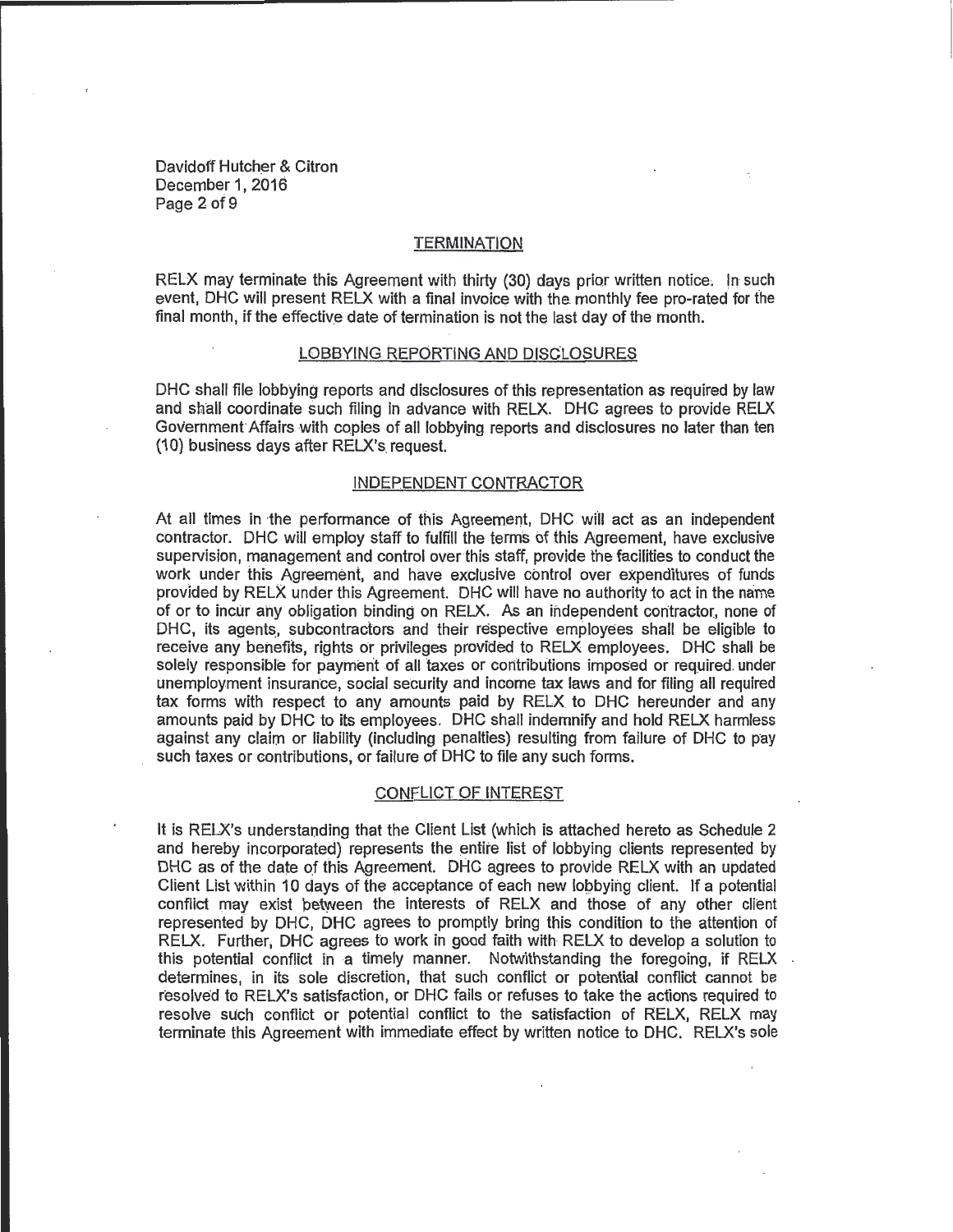Davidoff Hutcher & Citron December 1, 2016 Page 3 of 9

remedy in the event of any such unresolved conflict shail be the immediate termination of DHC's engagement.

#### COMPLIANCE WITH LAWS

DHC shall at all times during the term comply with (i) all Applicable Laws relevant to its duties, obligations and performance under this Agreement, including Applicable Laws concerning bribery, including commercial bribery, corruption and related matters; and (ii) the Code (as defined below). DHC acknowledges that RELX's parent company has a principal place of business in the United Kingdom, and that English, United States, and other international anti-bribery laws and regulations regulate RELX's activities.

Save for Permitted Expenses (as defined below), DHC shall not offer, promise, pay, give or authorize (tacitly or otherwise) any financial or other advantage, directly or indirectly: (i) to any commercial contact in connection with RELX's business; or (ii) to any Official (as definecl below) in connection with either obtaining a business advantage for RELX or improperly performing any function; in either case even if such an act is permitted under local law. DHC represents and warrants that no such commercial contact or any Official holds any financial interest in DHC, or has any remunerated connection with it, or owes duties to, or is owed duties, by it, save as disclosed in advance to RELX. DHC shall not accept any financial or other advantage from any person as an inducement or reward for any act or forbearance or in connection with any matter or business transacted by or on behalf of RELX. DHC shall promptly report any apparent breach of the preceding clauses in this paragraph to RELX. DHC shall  $(i)$ maintain accurate and complete records of all expenditures related to its performance of this Agreement and make such records available to RELX and/or any person authorized by RELX on reasonable notice; (ii) answer, in reasonable detail; any written or oral enquiry from RELX related to DHC.'s compliance with this paragraph; and (iii) facilitate the interview of staff employed by DHC (or any agent of DHC) at any reasonable time specified by RELX related to DHC's compliance with this paragraph.

For purposes of the preceding paragraphs, "Applicable Laws" means all applicable laws, ordinances, codes, regulations, standards and judicial or administrative orders, including, but not limited to, those of the United States and the United Kingdom; "the Code" means the RELX Code of Conduct for Suppliers, which 'is available at http://www.reedelsevier.com/corporateresponsibility/policies/Pages/Home.aspx;

"Official" means any (i) official or employee of any government or any instrumentality of govemment or any government-owned, operated or controlled entity (including without limitation state-run universities, hospitals or libraries); (ii) political party or party official; or (iii) any candidate for public office; and "Permitted Expenses" means reasonable and bona fide travel, lodging and related expenses of a modest nature, which are directly related to the promotion, demonstration or explanation of products or services or the performance of an existing contract, and provided that such payments are permissible under all Applicable Laws. RELX shall have the right to terminate this Agreement on no notice, without liability, for breach of any provisions of this Section.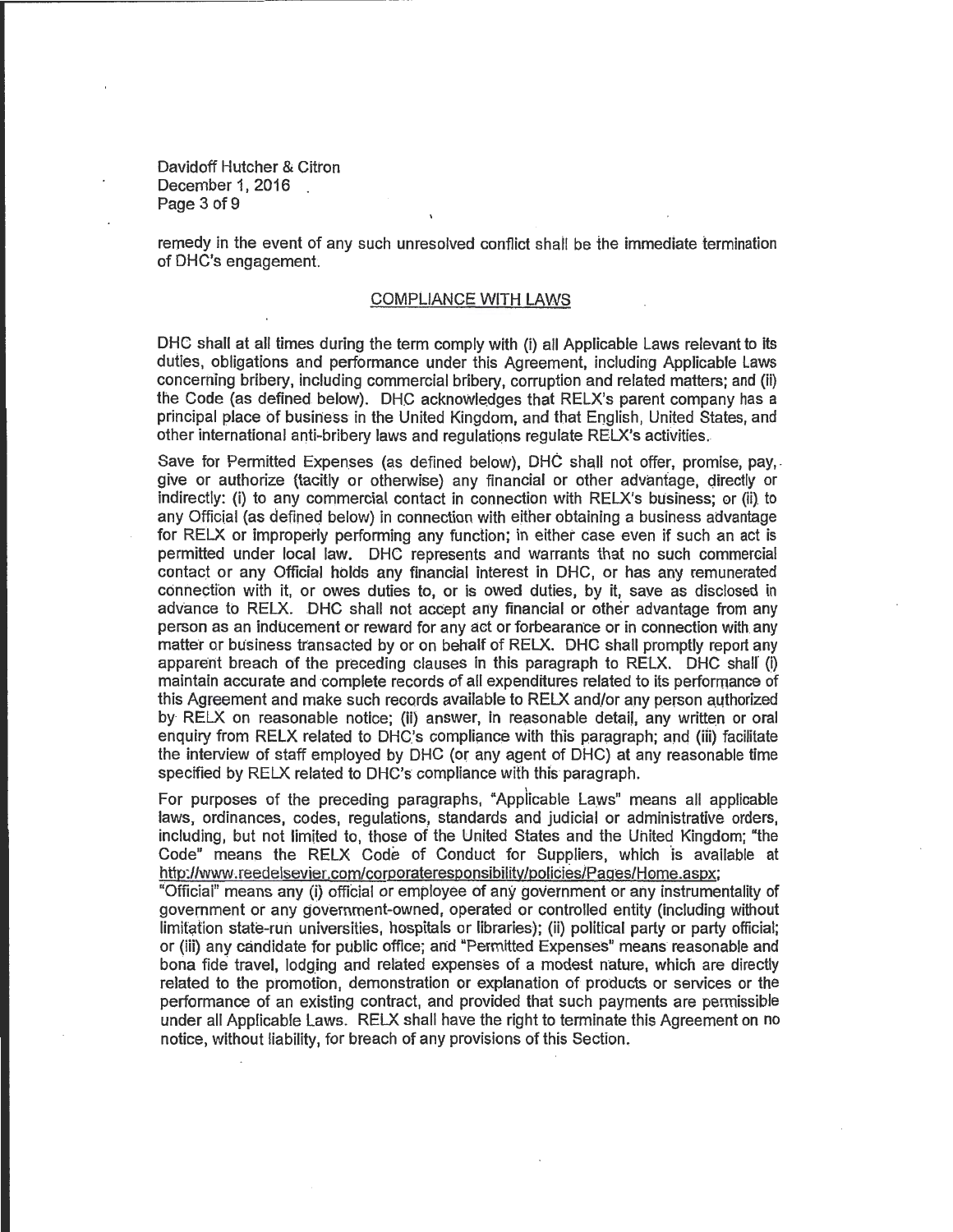Davidoff Hutcher & Citron December 1, 2016 Page 4 of 9

#### REPRESENTATION

RELX will be represented during this Agreement by Ms. Kia Floyd, Director, State Government Affairs, Northeast Region. All correspondence should be directed to Ms. Floyd. In the event that Ms. Floyd is unavailable, RELX will be represented by Mr. Jon Burton, Managing Director, State Government Affairs. Any ln\_volces and ·lobbying registration documents should be sent to Mr. Burton. At Mr. Burton's request, such invoices and documents shall be sent via email.

It is RELX's understanding that Mr. Sean Crowley will be the primary person who will perform these services for DHC. Mr. Crowley's personal services are of the essence of this Agreement, and RELX is not required to accept any substitute. If Mr. Crowley should cease to be available or cease to perform such services, DHC shall notify RELX immediately, at which time this Agreement becomes subject to immediate termination by RELX. Further, neither this Agreement nor any of its rights and obligations hereunder may be assigned by DHC, by operation of law otherwise, and the services may not be subcontracted.

#### CONFIDENTIALITY

DHC shall keep confidential all proprietary trade secrets, or confidential business information of RELX. or its affiliates which are communicated to. DHC or of Which DHC becomes aware in the performance of this Agreement, including but not limited to data relating to RELX's operations and the terms of this Agreement, using the same degree of care as it normally exercises to protect its own confidential or proprietary information, but in no event shall it use less than reasonable care. DHC may use RELX's confidential information solely for the purpose of performing its obligations under this Agreement. DHC will disclose the existence of its relationship with RELX only as required by law, as reasonably necessary in the course of performing services for RELX under this Agreement, or as RELX approves in writing. In this regard, pursuant to the requirements of the New York State and New York City law, DHC may be required to register its representation of RELX with the New York State Joint Commission on Ethics and/or the Clerk of the City of New York and, in connection with such registration, file a copy of this agreement.

If DHC is requested or required by law (by oral questions, Interrogatories, requests for information or documents, subpoena, civil investigative demand or similar process) to disclose any RELX confidential information, DHC shall provide RELX with prompt notice of such request(s) (if permitted by law) so that RELX may seek an appropriate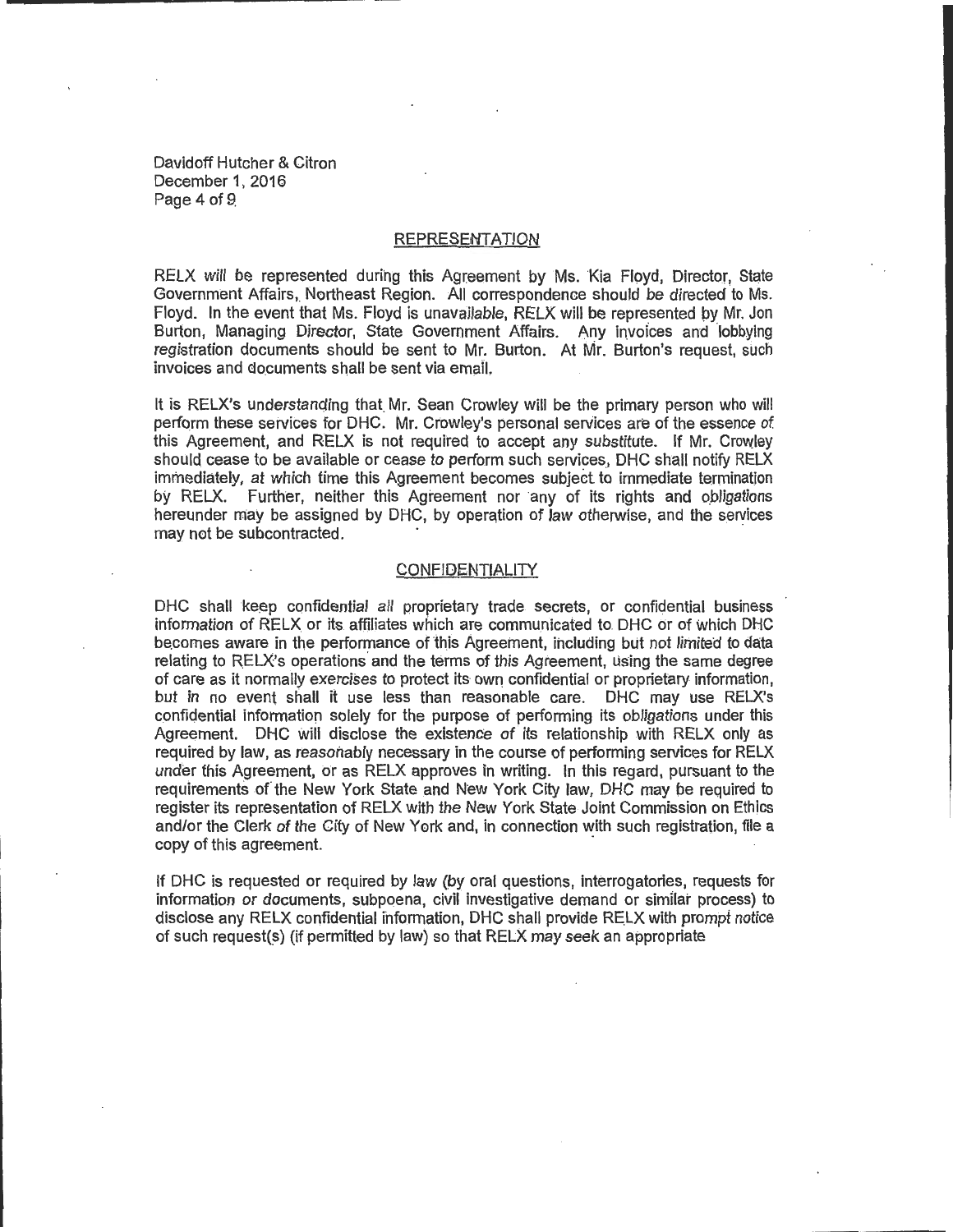Davidoff Hutcher & Citron December 1, 2016 Page 5 of 9

protective order or other appropriate remedy and/or waive compliance with the confidentiality provisions of this Agreement. If such protective order or other remedy is not obtained, or if RELX grants a waiver hereunder, DHC may furnish that portion (and only that portion) of the confidential information which DHC is legally compelled to disclose and will exercise its commercially reasonable efforts to obtain reliable assurance that confidential treatment will be accorded to the confidential information so furnished.

#### INTEGRATION CLAUSE

This Agreement represents the entire contract between the parties on this subject. There are no oral or written promises, terms, or conditions, or obligations other than those contained herein. This Agreement supersedes all previous communications, representations or agreements, either oral or written, between the parties on this subject. It may be amended only by a writing signed by both parties.

#### INDEMNIFICATION

By signing this Agreement, DHC agrees to defend, indemnify, and hold harmless RELX against all claims. or liability related in any manner to its services arising from its negligent acts or omissions or willful misconduct. DHC further agrees that it will fully assist RELX with any defense (such participation to be at the expense of DHC) and reimburse RELX for any expenses RELX incurs in defense against such claims or liability, including without limitation its reasonable attorneys fees and other costs, and that, upon a request by RELX, it Will permit RELX to select its own counsel for RELX's defense.

#### GOVERNING LAW

This Agreement shall be governed by the Jaws of the State of New York, excluding to the maximum extent its conflict of law provisions, and the obligations, rights and remedies of the parties hereunder shall be determined in accordance with such laws. Each party hereby submits themselves to the jurisdiction and venue of any appropriate court in the Borough of Manhattan and State of New York to resolve any and all disputes hereunder.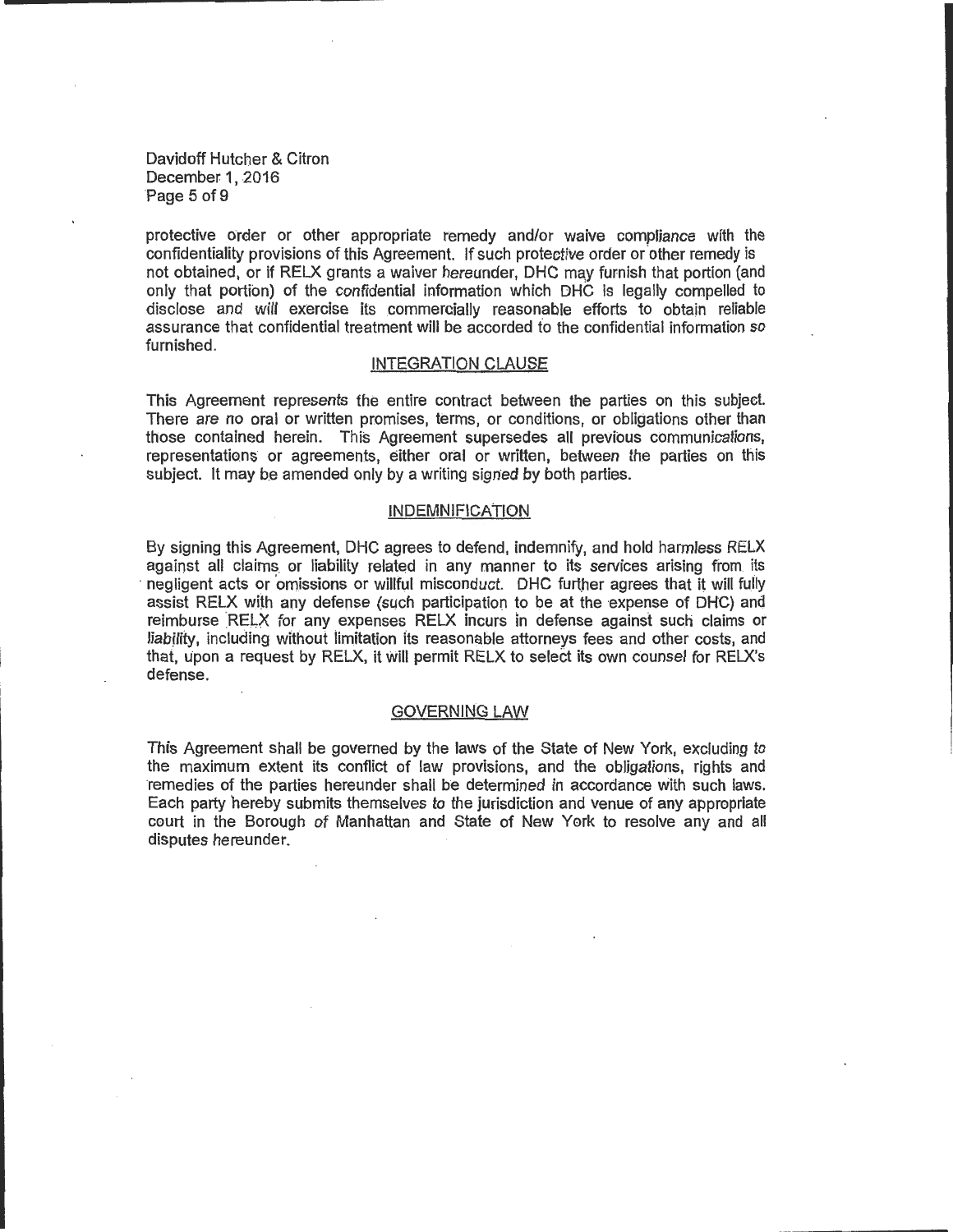Davidoff Hutcher & Citron December 1, 2016 Page 6 of 9

If the terms of this Agreement meet with your approval, please sign. both copies of the Agreement, retain one copy for your files, and return the signed copy to me. Your signature on this Agreement certifies that you are authorized to act on behalf of DHC and to bind DHC to the terms and conditions stated herein.

Sincerely,

John Lepre

John Lepore Head of Globai.Government Affairs RELX Inc.

ACCEPTED: Davidoff Hutcher & Citron By: owley ∠Seai Date

Attachments: Schedule 1: Scope of Work Schedule 2: Client List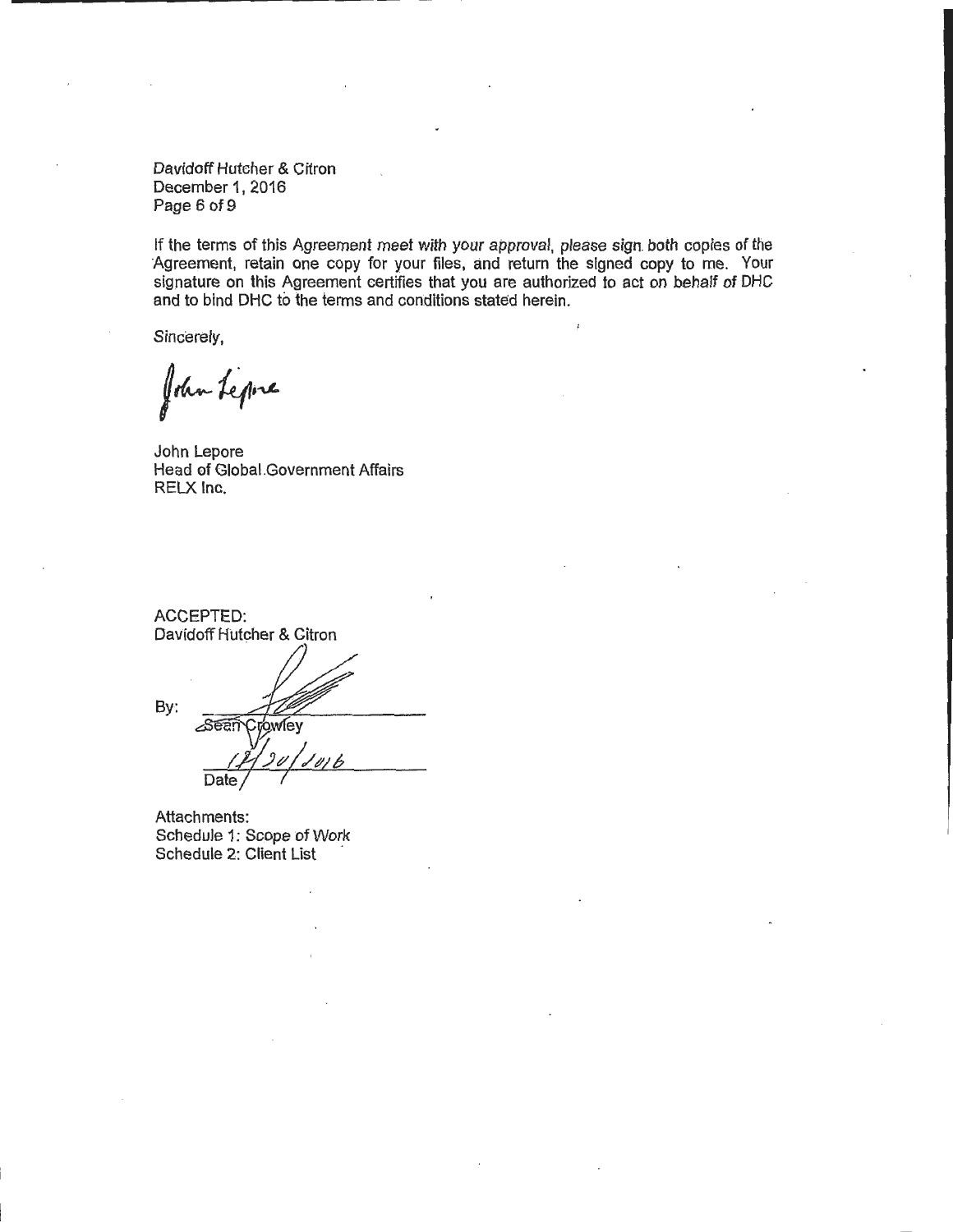

#### DAVIDOFF HUTCHER & CITRON LLP

GOVERNMENT RELATIONS

**I 50 STATE STREET. 5TH FLOOR** ALBANY, NEWYORK I 2207

> TEL: (518) 465-8230 FAX: (5 I 8) 465-8650 WWW. DHCLEGAL. COM

**FIRM OFFICES** 

NEW YORK ATTORNEYS AT LAW **605 THIRD AVENUE** NEW YORK, NY 10158 (212) 557-7200

**GARDEN CITY** ATTORNEYS AT LAW 200 GARDEN CITY PLAZA GARDEN CITY, NY I I 530 C5 I 6J 248-6400

WASHINGTON, U.C.<br>GOVERNMENT RELATIONS ZO I MASSACHUSETTS AVENUE N.E. WASHINGTON. D.C. 20002 C202J 347-1 I I 7

January 1, 2018

Anita Dowd-Neufeld, MA Chief Administrative Officer Family Residences and Essential Enterprises, Inc. (FREE) Network 191 Bethpage Sweet Hollow Road Old Bethpage, New York 11804

#### Re: City/State/Federal/Local Lobbying Retainer

Dear Ms. Dowd-Neufeld:

This letter shall serve as a formal retainer agreement between Family Residences and Essential Enterprises, Inc. (FREE) Network and Davidoff Hutcher & Citron, LLP (DHC) for DHC to provide government relations and lobbying services for FREE. Specifically, DHC will represent FREE before the State of New York, the City of New York, the federal government and the counties of Nassau and Suffolk.

The term of this agreement shall be January 1, 2018 up to and including December 31, 2018. For its professional services DHC shall be paid \$54,000 payable in monthly installments of \$4,500. Expenses and disbursements related to our representation will be billed separately, not to exceed \$3,000 per annum without FREE's approval. Please note this retainer agreement becomes effective when both parties have executed said agreement. Either party to this retainer agreement may cancel said agreement at any time upon giving 30 days written notice to the other party.

FREE acknowledges that no one from DHC has made any representations as to the likelihood of success regarding matters undertaken under this retainer. It is further acknowledged that fees payable to DHC cannot be and are not contingent upon the favorable actions of any government official, the adoption of any law, rule or regulation or the granting of any license or permit. In addition, legal services are not included in this retainer. Any legal services provided by DHC will be billed under a separate, formal legal retainer agreement.

Please be advised that pursuant to the requirements of the New York City Administrative Code, in the event we are required to perform services for you that are deemed lobbying under the Code, then information regarding our engagement under this retainer agreement, and a copy of this retainer may be registered with the New York City Clerk as a lobbying matter. In addition, State law requires the filing of a lobbyist registration form with the New York State Joint Commission on Public Ethics for many matters which New York City registration is required.

In order for us to file this 2018 retainer agreement in a timely fashion with the New York State Joint Commission on Public Ethics, we ask that you sign and return a copy to us via email or regular mail.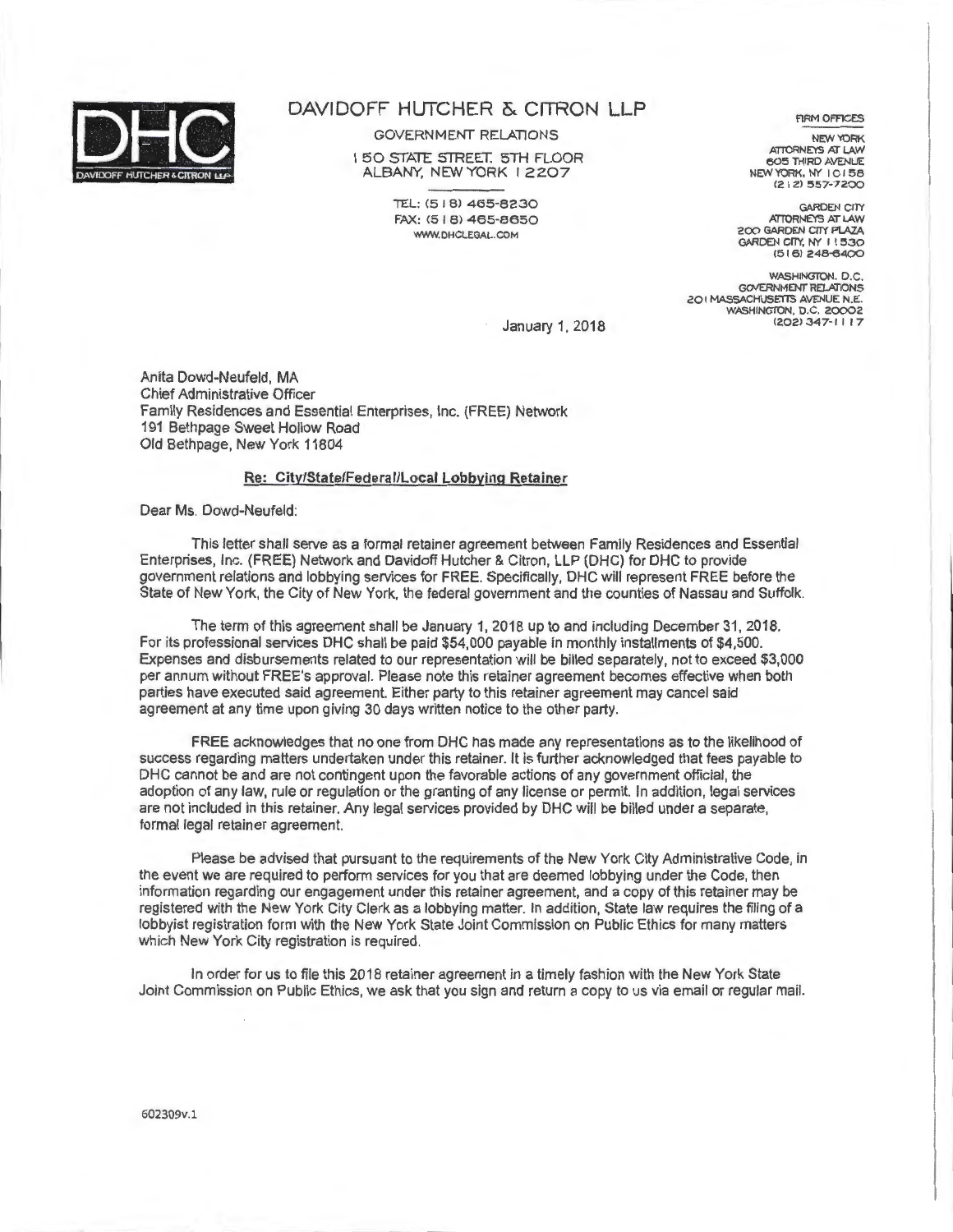## DAVIDOFF HUTCHER & CITRON LLP

January 1, 2018 Page 2

Thank you for your confidence in our firm.

Sincerely, Stephen-A

Chair, State Government Relations Practice Group

Agreed to and Accepted:

Family Residences and Essential Enterprises, Inc. (FREE) Network

ant All-M/4

Chief Administrative Officer

 $1 - 10 - 15$ 

- Date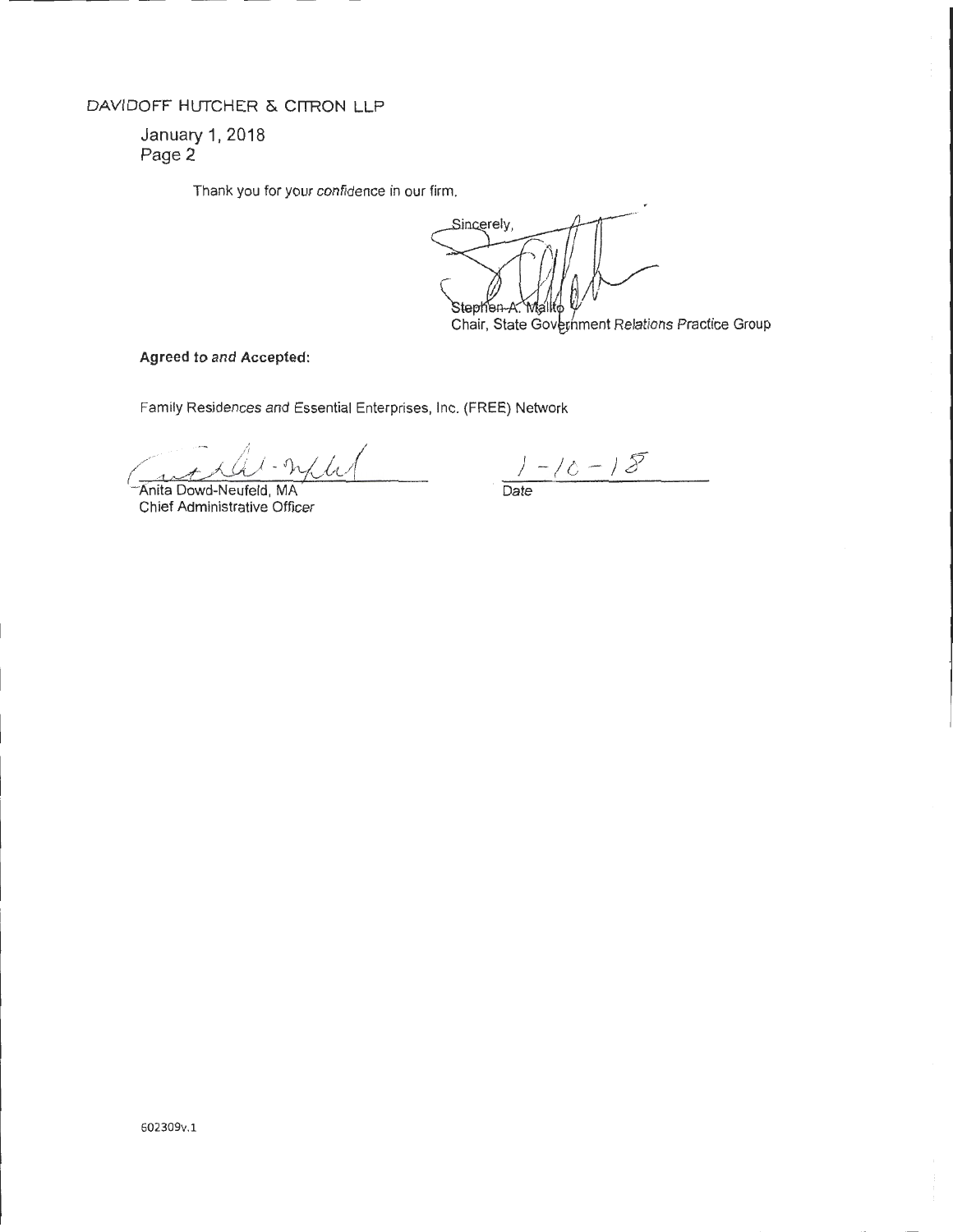

# DAVIDORE HUTCHER KIGITRONLES

ATTORIA STATE AWS **AND YOUR MELTING AVENUE**<br>AND WORK MEW YOUR TOUTS

**AND ALL ((2)** [2) 5357 7265 **EAST (2) A SHOP NEEDS** WWW.DIGITED.LOOK

**CONTRACTOR ANNOUNCEMENT CONTROL** 

eri stori zona (no 237 prince)<br>Lind Official Leon

Dre filosofundaenhuoralitesiden. North Store Board of J. Incalien-

HO Wearlook Asysons Sea Objective York 14549



e HROTO

Reference Albus Reading 2016-2017 - 20

ethemstor, Berliner and a

- this items and serve is an imanimum to and a reneval of a term at agreeman direct a right . 2 (14, 2011). Green, all which is all idiodical harder being in the inferior & Citron BHP (IDHC) is provider<br>Totals and and gave ungual relations analog to the North Share Poort of Pilectron (exord) Share)

William visitons inclusioning answer the August 26th 2004 recent rappearments would recent in chiese with the exception equivalent of reasport to DHC and to the reducers on an to left Care .<br>In the special fit of any travel and lodging with such expenses being cripped as \$2,500 for the year

(The period of this renewal agreement stations september it, attropic only a density of the Serving Morth Short-

s de disposterio que large able to you, al six sign mis reminerancemental de spreemanaire. phaloushidredural forme stimul you.

Site follo

**STATE / GENTLY** 

Lapse the and Assistant 2014 **Clause E Mary Shore Broadcot Belugation** 

**DENSITY WAY** share Minites Anale State Gavenument Statement Grauni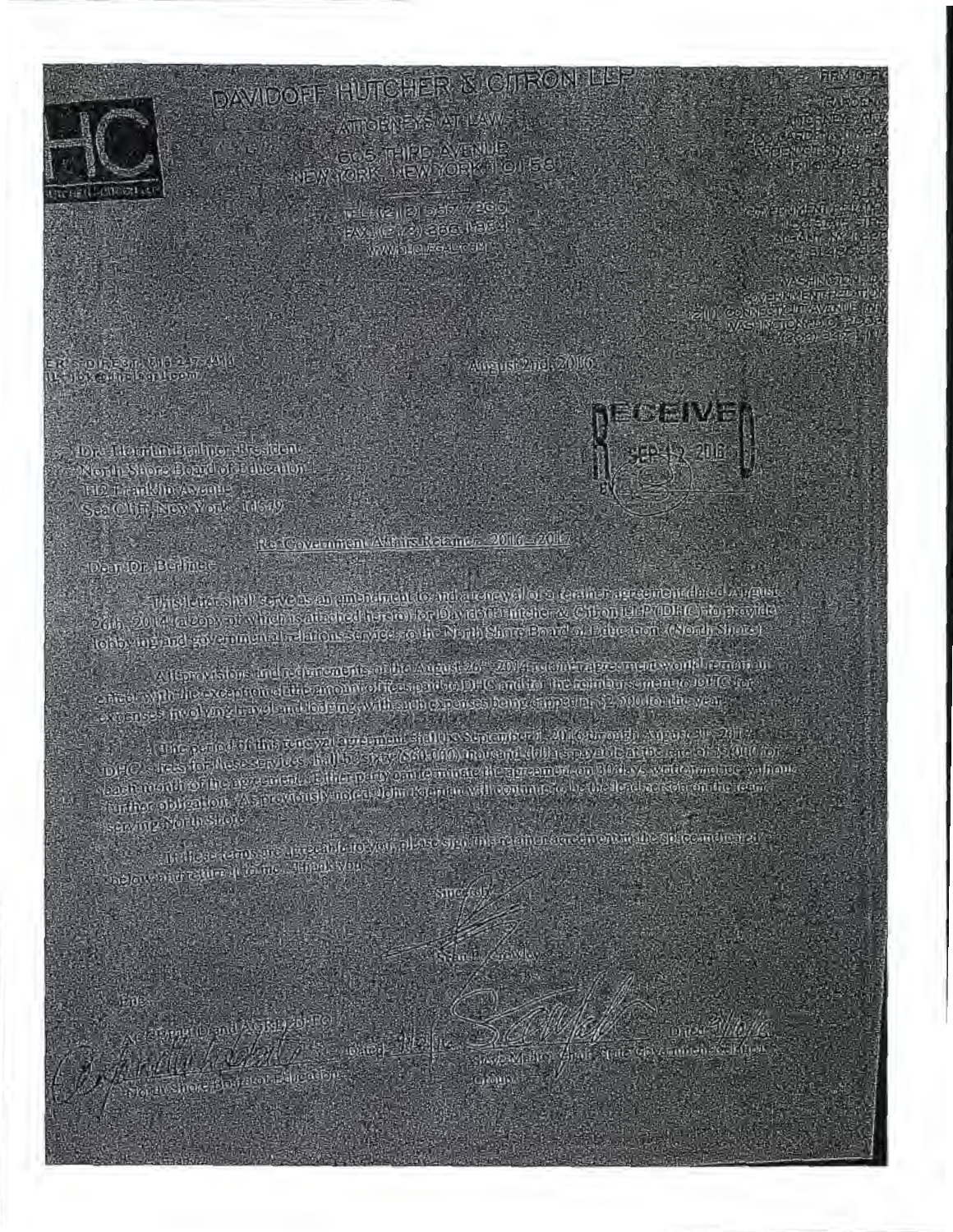

### **DAVIDOFF HUTCHER & CITRON LLP**

**ATTORNEYS AT LAW** 

605 THIRD AVENUE NEW YORK, NEW YORK I 0 I 58

> 'TEL: (21 2) 557-7200 FAX: (2 I 2) 286-1 884 WWW.DHCLEGAL.COM

WRITER'S DIRECT: (646) 428-3206 E-MAIL: cc@dhclegal.com

FIRM OFFICES

GARDEN CITY ATTORNEYS AT LAW 200 GARDEN CITY PLAZA GARDEN CITY. NY 11530 <5 I 6) 248-8400

ALBANY<br>GOVERNMENT RELATIONS I 50 STATE STREET ALBANY, NY 12207 (5 I 8) 465-8230

WASHINGTON, D.C. GOVERNMENT RELATIONS I 2 I I CONNEcncur AVENUE, N.W. WASHINGTON, D.C. 20036 (202) 347-1117

December 18, 2017

VIA ELECTRONIC MAIL: avournou@avcmg.net

Mr. Antonios Vournou A. Vournou Construction Management Group LLC 6500 Jericho Turnpike Syosset, New York 11791

Re: Retainer Agreement



Dear Mr. Vournou:

This letter, when signed by you and returned to us, shall serve as the retainer for this firm to represent A. Vournou Construction Management Group LLC, beginning January 1 , 2018 until December 31, 2018, in connection with various branches of New York State and New York City's government.

You acknowledge that neither the law firm nor anyone associated with it has made any representations to you concerning the potential success or failure of the matters to be undertaken by the law firm on your behalf.

In consideration of these services, we agree to accept, as and for our fees in this matter, a sum of Two Thousand Five Hundred (\$2,500.00) Dollars per month (the "Monthly Fee"). The first payment of which is due upon the execution of this retainer and thereafter on the 1<sup>st</sup> of each month.

In addition to the firm's fees, during the course of our representation, costs may be incurred for which you will be responsible. These costs include items such as Federal Express and similar fees, filing fees and travel costs. You will be billed separately for all costs incurred on your behalf.

The State of New York has recently adopted a Fee Dispute Resolution Program that provides for informal and expeditious resolution of fee disputes between attorneys and clients. Among other things, that program permits a client under some circumstances to demand that a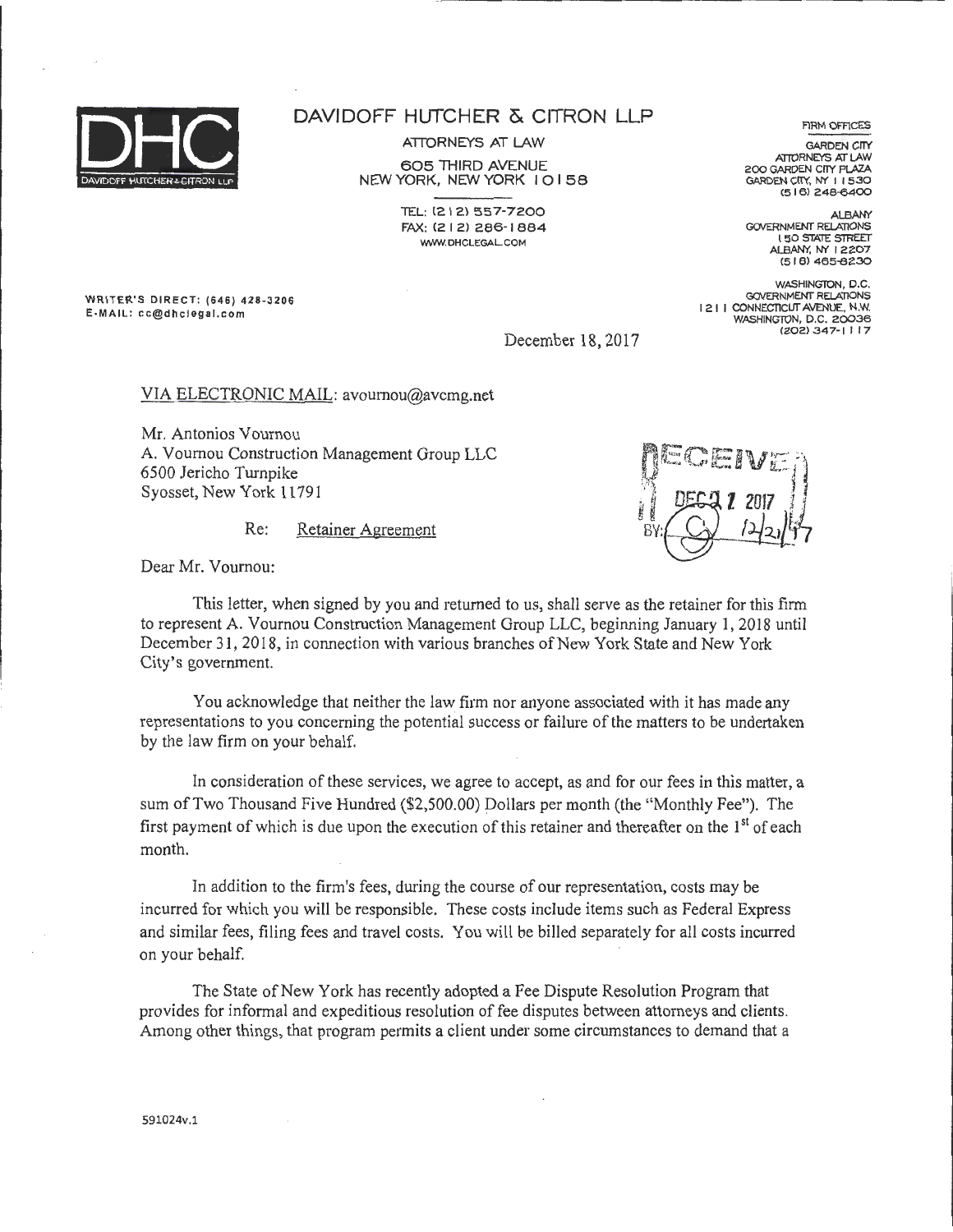#### DAVIDOFF HUTCHER & CITRON LLP Mr. Antonios Vournou December 18, 2017 Page 2

fee disputed be arbitrated. We will provide the necessary information concerning this program in the event of a dispute concerning our fee, or at your request.

Pursuant to the provisions of the New York City Administrative Code ("Administrative Code") and the laws of the State of New York ("State Laws"), certain of the tasks to be undertaken by the firm pursuant to this retainer agreement may be deemed to be "lobbying activities" and require registration with, respectively the New York City Clerk and the New York State Joint Commission On Public Ethics. The lobbying laws also require the periodic reporting of lobbying activities as well as the compensation received and expenses incurred in connection with such activities. The law also requires that you, as the client, shall file an annual report concerning the fees and expenses paid to the firm. To the extent registration is required you agree to fully cooperate with respect to all requirements of the Administrative Code and the State Laws as set forth below.

New York State filing reports as follows: New York State Joint Commission on Public Ethics; Semi-annual report must be filed by July  $15<sup>th</sup>$  of the current year AND by the  $15<sup>th</sup>$  day of January of the following year. The New York City Clerk requires a client annual due in January of the following year. Our office will be sending out a letter(s) reminding you of these deadlines and will assist you with these filings.

The City Clerk's procedures for registration require that clients enroll in the City's online lobbyist registration system. You agree that you will comply with this client enrollment requirement within five days of receiving notification from the firm. Your failure to fulfill this enrollment obligation will prevent the firm from fulfilling our registration obligation in violation of law, and, therefore, we cannot undertake any activities under this retainer agreement that are defined as lobbying until the enrollment and registration requirements are met. We will assist you with respect to fulfilling your enrollment obligation as well as satisfying your annual reporting requirements.

In order for us to file this 2017 retainer agreement in a timely fashion with the New York State Joint Commission on Public Ethics and New York City Clerk, we ask that you sign and return a copy to us via email or regular mail.

In the event that it becomes necessary to file an action to recover the fees and costs set forth in this agreement, you agree that the Court shall award the prevailing party in such action reasonable attorneys' fees and costs. In connection therewith, we reserve the right to file an action on our own behalf, and the Court may award to us reasonable attorneys' fees and costs based upon the performance of legal services on our own behalf.

It is understood that our firm will diligently and faithfully attempt to pursue and prosecute your matter to the best of our abilities and in your best interest. You understand that we in no way guarantee any result or outcome regarding the subject matter of this retainer